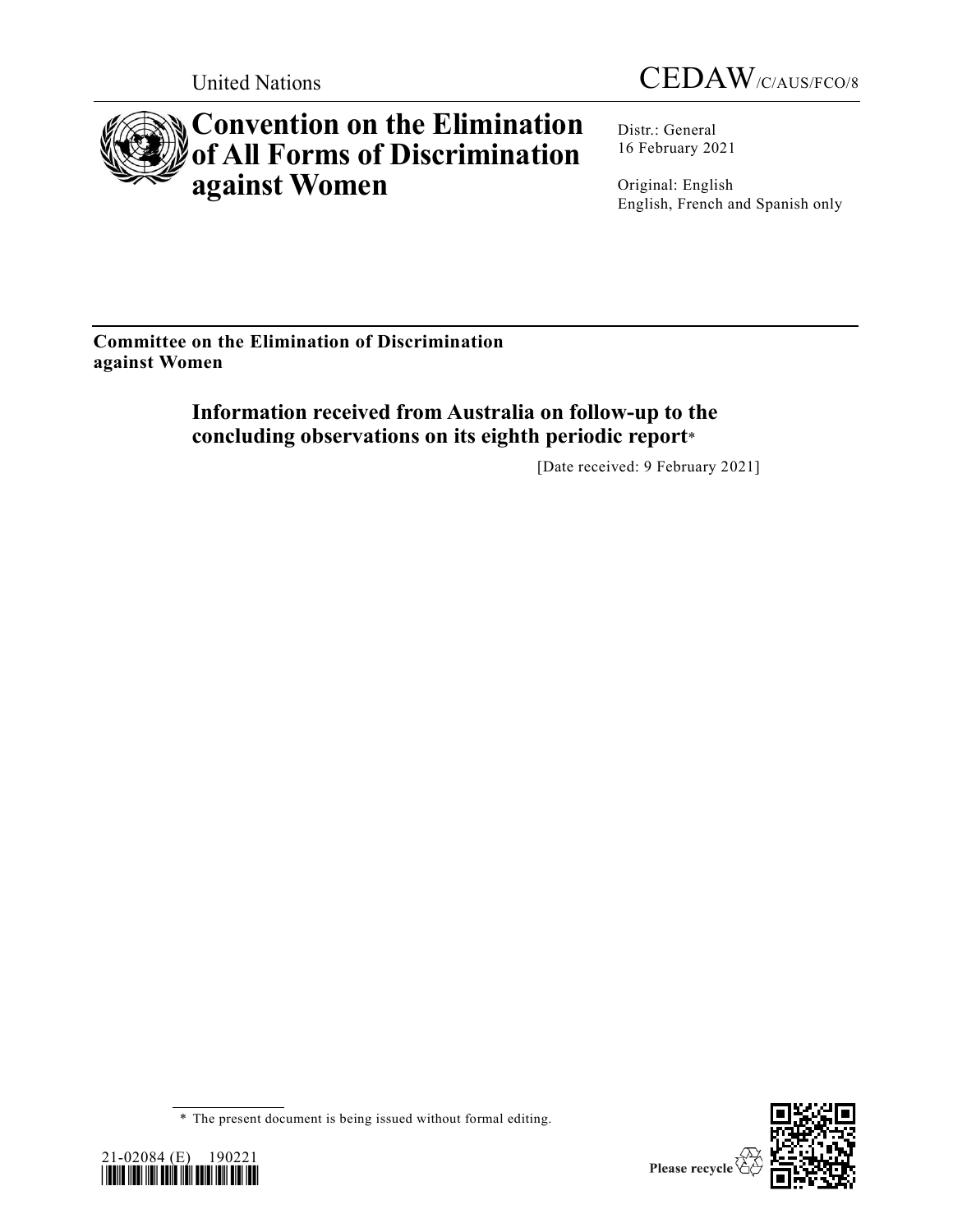# **Introduction**

1. In its 25 July 2018, Concluding Observations [\(CEDAW/C/AUS/CO/8\)](https://undocs.org/en/CEDAW/C/AUS/CO/8), the United Nations Committee on the Elimination of Discrimination against Women (Committee) asked Australia to provide, within two years, written information on the steps taken to implement the recommendations contained in paragraphs 12(b) (Constitutional and legal framework for gender equality), 46(b) (Social and economic benefits), 50(a) (Health), and 54(b) (Refugee and asylum-seeking women).

2. Australia provides the following information on implementation of the four recommendations. The Australian Government and all state and territory governments contributed to this report.

# **Committee Recommendation 12(b): Recognise First Nations in the Constitution to enable indigenous women to claim their rights**

3. Australia is a constitutional democracy, founded on the rule of law with a strong tradition of respect for the rights and freedoms of individuals including those of Aboriginal and Torres Strait Islander women and girls. The Australian Government is committed to recognising Indigenous Australians in the Constitution. In Australia, a law for a proposed amendment to the Constitution must be considered by the Australian Parliament and put to a vote of the Australian people. A referendum succeeds if a majority of voters in a majority of states vote in favour of a proposed amendment. Where an issue fails at a referendum, it is unlikely that the issue will be re-considered for a subsequent referendum for a long time, or if at all. The recognition of Indigenous Australians is too important to get wrong.

4. Work toward a referendum to recognise Aboriginal and Torres Strait Islander peoples has been underway for over a decade, and informs the current approach to constitutional recognition. Work began in earnest in 2010 with the appointment of the Expert Panel on Constitutional Recognition of Indigenous Peoples. The Expert Panel report, of January 2012, recommended several changes to the Australian Constitution, including a statement of acknowledgement, a new power to make laws for Aboriginal and Torres Strait Islander peoples, removal of references to race, and a protection against racial discrimination.

5. There has also been an Aboriginal and Torres Strait Islander Peoples Act of Recognition Review Panel (reported September 2014), and a Joint Select Committee on Constitutional Recognition of Aboriginal and Torres Strait Islander Peoples (reported June 2015).

6. In December 2015, the then Prime Minister, the Hon Malcolm Turnbull MP, and the then Opposition Leader, the Hon Bill Shorten MP, established a Referendum Council which conducted a series of dialogues around the country. The Referendum Council delivered its Final Report on 30 June 2017.<sup>1</sup> The recommendations shifted the conversation to provision in the Constitution for a body that gives Aboriginal an d Torres Strait Islander peoples a voice to the Australian Parliament, as well as an extra constitutional Declaration of Recognition to be legislated by all Australian Parliaments.

7. In March 2018, the Australian Parliament established a Joint Select Committee on Constitutional Recognition Relating to Aboriginal and Torres Strait Islander

**\_\_\_\_\_\_\_\_\_\_\_\_\_\_\_\_\_\_**

<sup>1</sup> See [https://www.referendumcouncil.org.au/sites/default/files/report\\_attachments/Referendum\\_](https://www.referendumcouncil.org.au/sites/default/files/report_attachments/Referendum_Council_Final_Report.pdf) [Council\\_Final\\_Report.pdf.](https://www.referendumcouncil.org.au/sites/default/files/report_attachments/Referendum_Council_Final_Report.pdf)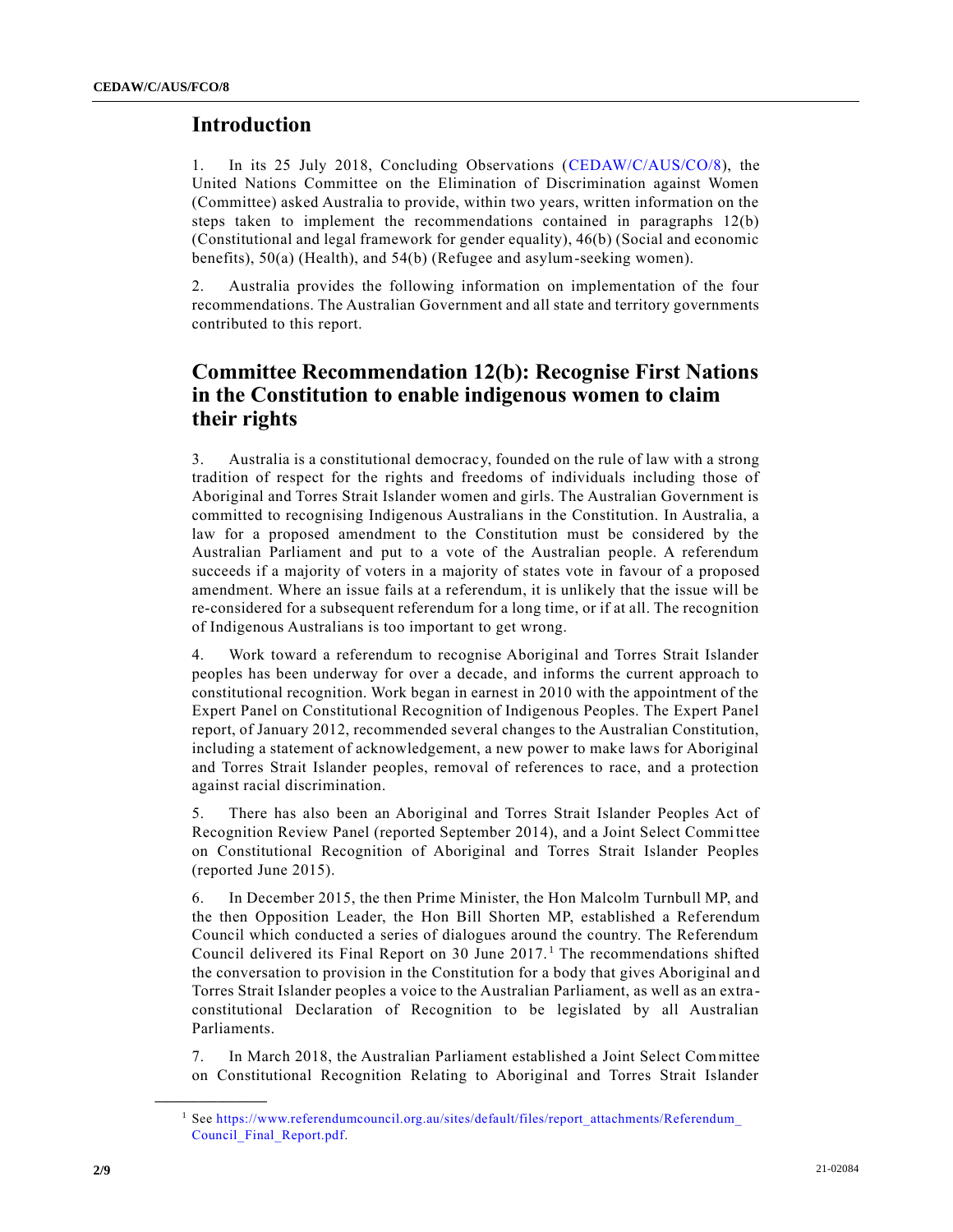Peoples. The Joint Select Committee delivered its report to the Australian Parliament on 29 November 2018.<sup>2</sup> The Report recommended:

- a co-design process to articulate the detail of the First Nations Voice to the Parliament;
- subsequent to co-design, the Australian Government consider legislative, executive and constitutional options to establish the First Nations Voice; and
- the Australian Government supports the process of truth telling and considers the establishment of a National Resting Place for Aboriginal and Torres Strait Islander remains which could be a place of commemoration, healing and reflection.

8. The Australian Government has adopted the recommendations and is progressing work on the development of an Indigenous voice through a process of co-design with Indigenous women and men.

# **Committee Recommendation 46(b): Reinstate funding to services that focus on women's rights and to women's organizations, including to those which focus on the rights of indigenous women**

9. The Australian Government provides funding to women's organisations and services that focus on women's rights, including the rights of Indigenous women.

# **Women's Leadership and Development Program**

10. The Australian Government provides funding through the Women's Leadership and Development Program (WLDP) to improve outcomes for Australian women. The WLDP appropriation for 2020–2024 is AUD \$59.06 million.

11. The WLDP supports projects to improve outcomes for Australian women in job creation, economic security, workforce participation, leadership, safety and international engagement. It also supports six National Women's Allianc es which address issues on leadership and gender equality, violence against women, women's economic security, and issues specific to culturally and linguistically diverse women, Aboriginal and Torres Strait Islander women, and women living in rural and remote areas.

# **Sex Discrimination Commissioner**

12. The Australian Government provides funding to the Australian Human Rights Commission (AUD \$21.014 million for the 2020–21 financial year). The Australian Sex Discrimination Commissioner is responsible for overseeing the Sex Discrimination Act, addressing sex discrimination and promoting gender equality in Australia.

**\_\_\_\_\_\_\_\_\_\_\_\_\_\_\_\_\_\_**

<sup>2</sup> See [https://www.aph.gov.au/Parliamentary\\_Business/Committees/Joint/Former\\_Committees/](https://www.aph.gov.au/Parliamentary_Business/Committees/Joint/Former_Committees/Constitutional_Recognition_2018/ConstRecognition/Final_Report) [Constitutional\\_Recognition\\_2018/ConstRecognition/Final\\_Report.](https://www.aph.gov.au/Parliamentary_Business/Committees/Joint/Former_Committees/Constitutional_Recognition_2018/ConstRecognition/Final_Report)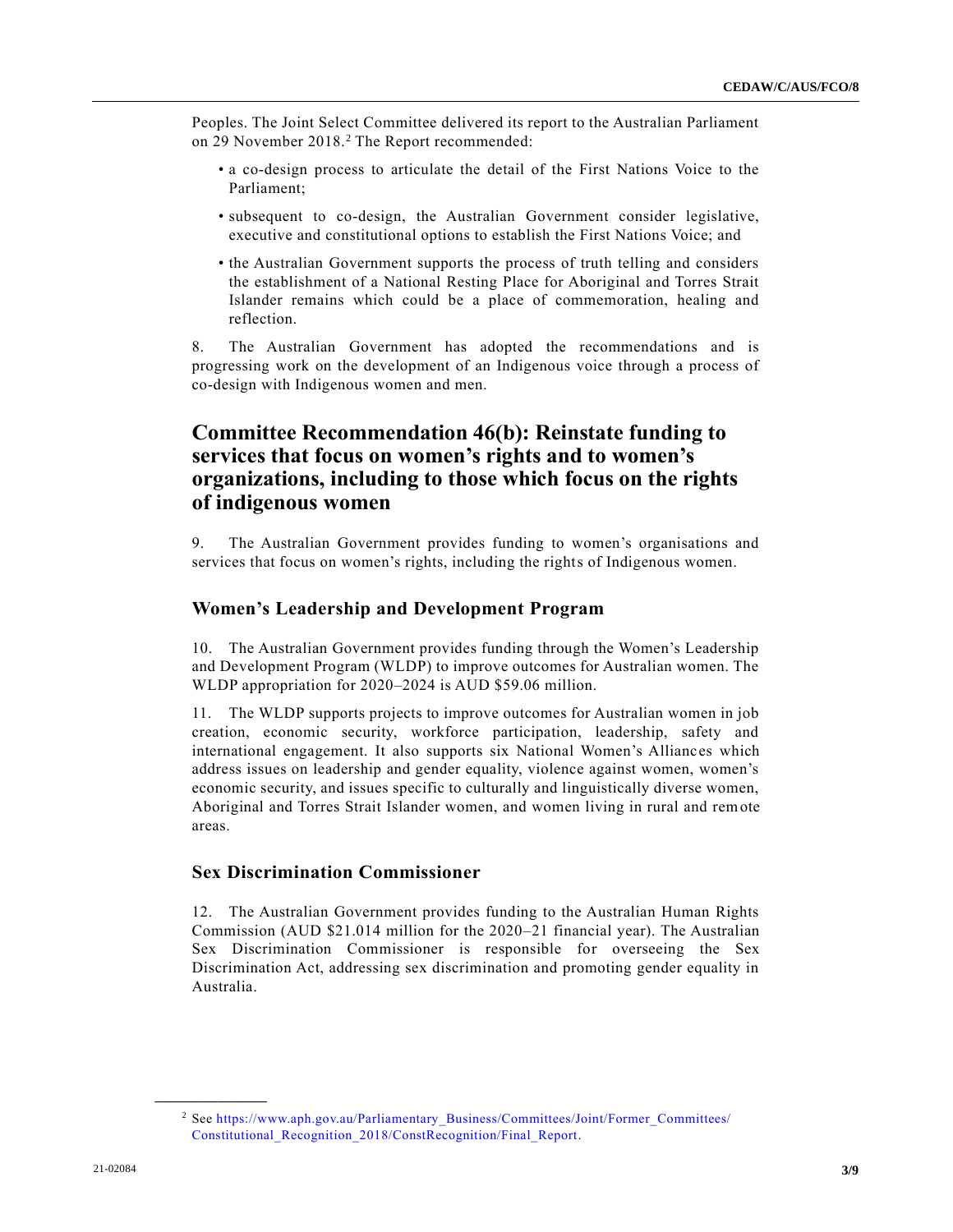# **2020 Women's Economic Security Statement**

13. The Australian Government released the 2020 Women's Economic Security Statement on 6 October 2020, with \$240.4 million over five years to provide targeted support for women to strengthen their employment opportunities, pay, participation and flexibility. The five priority areas are (i) repair and rebuild women's workforce participation and further close the gender pay gap; (ii) provide choice and flexibility for families to manage work and care; (iii) support women as leaders and positive role models; (iv) respond to the diverse needs of women, and  $(v)$  support women to be safe at work and home.

# **Women's safety**

14. The Australian Government has committed AUD \$340 million towards the Fourth Action Plan of the *National Plan to Reduce Violence against Women and their Children 2010–2022*. The Australian Government also provided AUD \$150 million for the COVID-19 Domestic Violence Support package.

#### **Legal assistance**

15. The Australian Government is providing over AUD \$2 billion through the National Legal Assistance Partnership (NLAP) 2020-25 to the states and territories for frontline legal assistance services, delivered by community legal centres (CLCs), legal aid commissions (LACs), Aboriginal and Torres Strait Islander Legal Services (ATSILS).

16. Of the AUD \$2 billion, a minimum of \$165.9 million is for family law and family violence matters. This includes AUD \$94.8 million in dedicated funding for the CLCs, LACs and ATSILS. This complements baseline funding provided through the NLAP, which can be used by LACs, CLCs and ATSILS to address family law and/or family violence matters. It also includes AUD \$51.1 million for specialist Domestic Violence Units and Health Justice Partnerships, which provide tailored legal assistance and other holistic support services to women, and AUD \$19.9 million for the Family Advocacy and Support Service (FASS), which combines free legal advice and support at court for people affected by domestic and family violence.

17. Under the NLAP, Aboriginal and Torres Strait Islander people and people experiencing, or at risk of, family violence are priority client groups for legal assistance services. In addition, the NLAP includes a formal commitment to the principles of self-determination, which acknowledges that Aboriginal Controlled Community Organisations are best placed to deliver culturally appropriate servic es in their respective communities.

18. In May 2020 the Australian Government announced the Justice Sector Preparedness Package, providing an additional \$63.3 million from 2019–2021 for the legal assistance sector to meet increased service demand due to COVID-19.

#### **Aboriginal and Torres Strait Islander women**

19. The Australian Government funds 14 Family Violence Prevention Legal Service (FVPLS) providers through the Indigenous Advancement Strategy in regional and remote locations. The FVPLS provide culturally sensitive legal and non-legal assistance to Aboriginal and Torres Strait Islander survivors of family violence and sexual assault.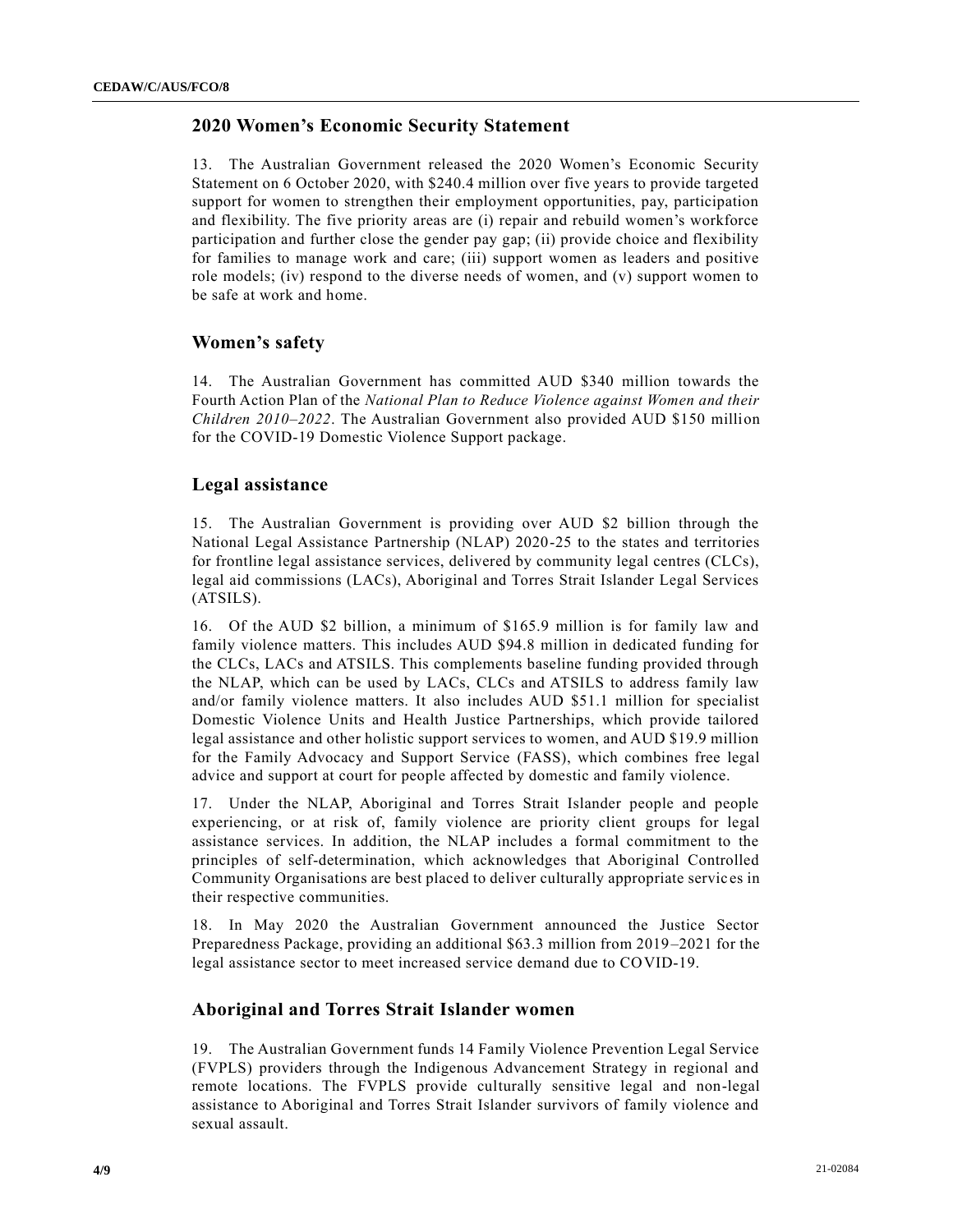20. The Australian Government also funds seven Indigenous Women's Program service providers and five Supplementary Legal Assistance program service providers in regional and remote locations for culturally-sensitive and equitable access to legal assistance and related services for Aboriginal and Torres Strait Islander women.

21. The Australian Government continues to support<sup>3</sup> Australia's Aboriginal and Torres Strait Islander Social Justice Commissioner, Ms June Oscar AO, to deliver the Wiyi Yani U Thangani (Women's Voices) national consultation project. Informed by conversations with over 2,300 Aboriginal and Torres Strait Islander women and girls from 50 communities across the country, the Wiyi Yani U Thangani report will make recommendations for all Australian governments to ensure that the issues that matter to, and opportunities for empowerment of, Aboriginal and Torres Strait Islander women and girls are prioritised. The report, released on 9 December 2020, will drive future policy development. Stage Two of the Wiyi Yani U Thangani project aims to improve partnerships between communities, organisations and governments, an d develop resources for Indigenous women and girls to start driving local change.

# **Committee Recommendation 50(a): Implement the recommendation made by the Children's Commissioner in 2017 to review state and territory laws, policies and practices to guarantee access to legal and prescribed abortion services and to raise awareness of sexual and reproductive health rights among women and girls, parents, teachers, medical professionals and the general public and create safe zones around abortion clinics**

22. Australian governments are committed to implementing policies, programs and practices that ensure all Australians have equitable access to sexual and reproductive health services. The policies and programs ensure populations have access to affordable, high quality sexual and reproductive health services, and provide sexual and reproductive health professional development to the health, education and community service industries.

23. Care provided by the services affirms the right to healthy sexual relationships that are free of coercion and control. This includes increasing sexual and reproductive health literacy through improving access to a full, safe and effective range of reproductive and contraceptive information and options, as well as promotin g access to resources for students and parents to learn more about sexual and reproductive health.

24. State and Territories are responsible for laws relating to abortion. Surgical and medical abortion is legal in all jurisdictions, however gestation limits for when abortion can be accessed and safe zones vary between states and territories.

# **Federal Government**

**\_\_\_\_\_\_\_\_\_\_\_\_\_\_\_\_\_\_**

25. Australia actively champions and maintains a long-standing commitment to the promotion and protection of sexual and reproductive health and rights as a global and domestic health priority, and as essential to the achievement of universal health coverage and the targets established under the Sustainable Development Goals.

<sup>3</sup> [https://www.indigenous.gov.au/news-and-media/announcements/minister-scullion-fourth-action](https://www.indigenous.gov.au/news-and-media/announcements/minister-scullion-fourth-action-plan-measures-aboriginal-and-torres)[plan-measures-aboriginal-and-torres.](https://www.indigenous.gov.au/news-and-media/announcements/minister-scullion-fourth-action-plan-measures-aboriginal-and-torres)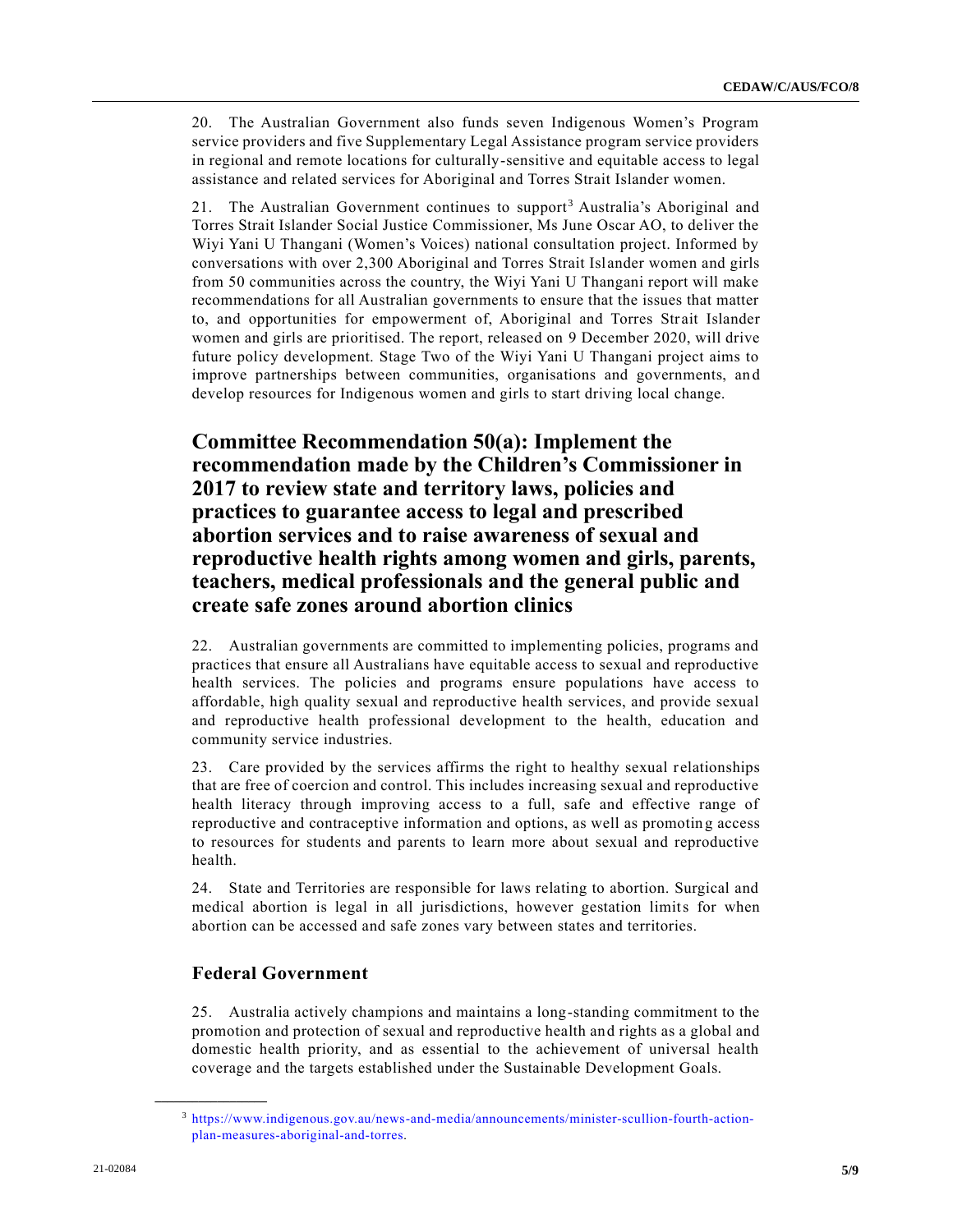26. The Australian Government provides funding for the delivery of educ ation to health professionals and individuals on sexual and reproductive health services, subsidises a range of contraceptive medicines through the Pharmaceutical Benefits Scheme (PBS) and ensures women have access to safe abortion procedures through the Medicare Benefits Schedule (MBS).

27. Medical abortion is nationally regulated through the Therapeutic Goods Administration, the body responsible for approving medications for use in Australia, and is listed on the Pharmaceutical Benefits Scheme, making it more affordable for Australians. The funded service is an oral tablet pack (mifepristone and misoprostol) for an intra-uterine pregnancy of up to 63 days of gestation.

# **Australian Capital Territory**

28. Since 2002, the ACT has regulated abortion in the same way as any other medical procedure under the *Health Act 1993*. Both medical and surgical abortions are legal in the ACT and there is no gestation limit provided in the ACT legislation.

29. In 2018, the ACT Government amended Part 6 of the *Health Act 1993* to create separate definitions for medical and surgical abortions and remove the requirement for a medical abortion to be carried out at an approved facility. This reform increased accessibility within the ACT by allowing a person to have a medical abortion at home through the provision of telehealth and/or a General Practitioner, or surgical abortion in an approved medical facility. These changes commenced on 1 July 2019.

30. The amendment facilitated doctors and pharmacists to have a protected area placed around their clinic or store to provide a 50-metre zone where people cannot harass, hinder, intimidate, interfere with, threaten or obstruct a person, including capturing visual data of the person, while accessing abortion services. This amendment built on the existing protected area provisions outlined in the *Health ACT 1993*, which are currently in place around the only abortion clinic in the ACT.

### **New South Wales**

31. Abortion is a safe and legal reproductive health choice in NSW and is available in a range of public and private settings.

32. In October 2019, the NSW Parliament enacted the *Abortion Law Reform Act 2019* (Act) reforming the law relating to terminations of pregnancies and regulating the conduct of health practitioners in relation to abortions. On commencement of the Act, amendments were made to the Crimes Act 1900 to repeal the provisions of that Act relating to abortions and to abolish the common law offences relating to abortion.

33. In June 2018, following the passing of the Public Health Amendment (Safe Access to Reproductive Health Clinics) Bill 2018 the *Public Health Act 2010* was amended to established "safe access zones" around NSW reproductive health clinics at which abortions are performed. This included the introduction of offences for "interfering with" (e.g. harassing), and/or communicating in a manner that is likely to cause actual or potential distress or anxiety to a person accessing or leaving a safe access zone or clinic.

34. The safe access zone around a reproductive health clinic comprises the clinic premises and the area within 150 metres of that premises or a pedestrian access point to a building that houses the clinic. The establishment of safe access zones ensures the entitlement of people to access health services, including abortions, is respected and in a manner that protects their safety and wellbeing and respects their privacy and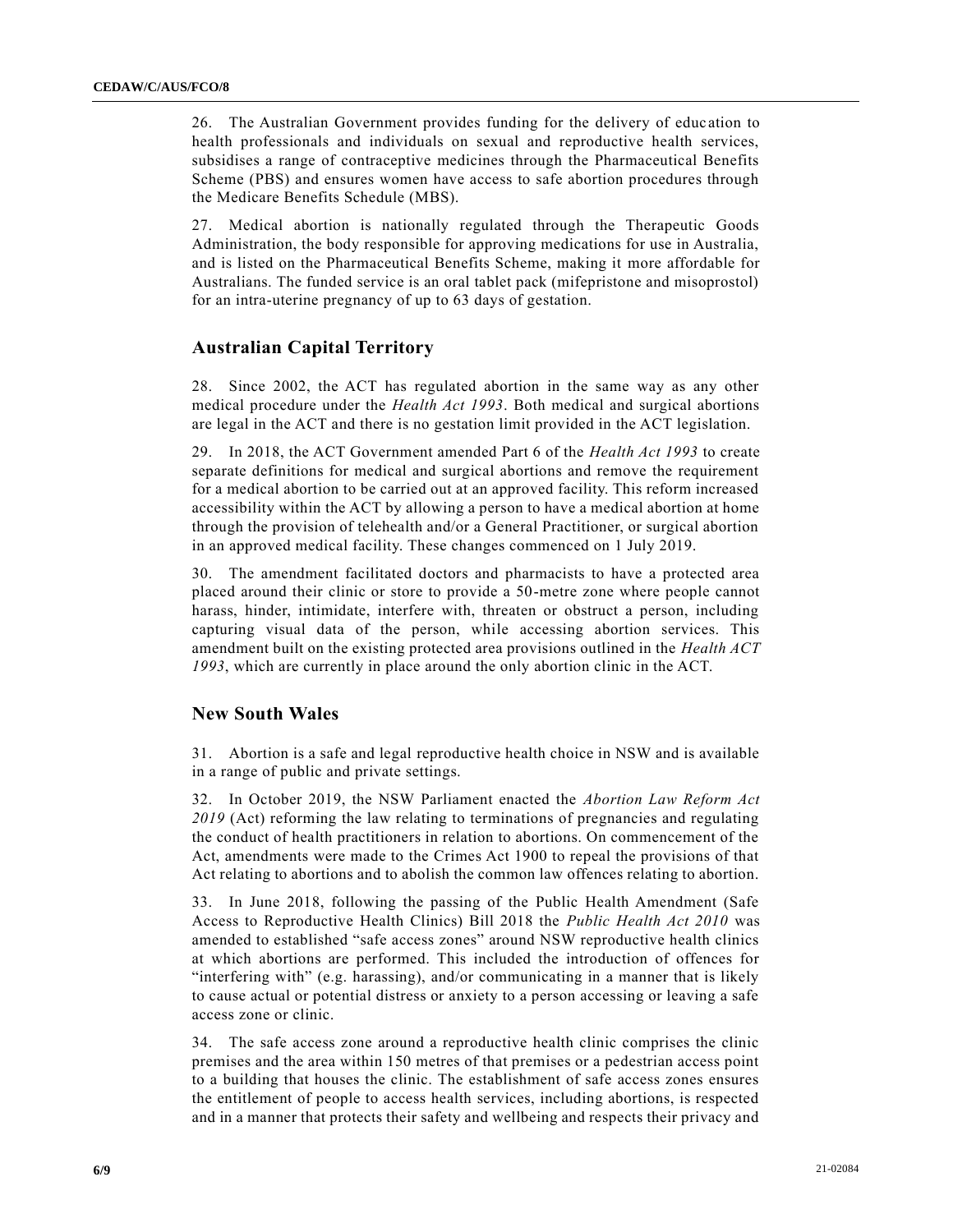dignity. This includes employees and other persons who need to access such clinics in the course of their duties and responsibilities.

35. NSW Government provides annual grant funding to 20 Women's Health Centres across the State, including funding to Women's Health NSW which supports the centres. The centres aim to combine medical and clinical services and a range of counselling, health promotion, education, self-help and consumer advocacy services. The 2020–21 funding was \$12.1 million.

# **Northern Territory**

36. The *Termination of Pregnancy Law Reform Act* was passed in the Northern Territory's Legislative Assembly on 21 March 2017 and commenced on 1 July 2017. The legislative reform guaranteed access to legal and prescribed abortion services for all Territorians, removed termination of pregnancy from the criminal code and legalised the provision of termination of pregnancy services by suitably qualified medical practitioners in both hospital and out-of-hospital settings. The legislation also includes provisions for conscientious objection and establishes safe access zones near premises where termination services are provided.

# **Queensland**

37. On 17 October 2018, the *Termination of Pregnancy Act 2018* (the Act) was passed through parliament and became law on 3 December 2018. The new legislative framework amended the Queensland Criminal Code to remove abortion as an offence and created a new offence for an unqualified person to perform or assist in an abortion. The Act allows for abortion on request up to 22 weeks' gestation, and for termination after 22 weeks with consent from two medical practitioners.

38. The Act also included safe access zones of 150 metres around clinics to shield women from harassment. The Act also requires registered health practitioners who are conscientious objectors to refer women to a medical practitioner who will perform a termination.

#### **South Australia**

39. South Australian residents up to 23 weeks pregnant can have an early medication or surgical abortion. In November 2020, the South Australian parliament passed legislation that requires a 150-metre exclusion zone from the entrance to abortion clinics.

40. In 2019, the South Australian Attorney-General commissioned the South Australian Law Reform Institute (SALRI) to inquire into and report on abortion, with a view to modernising the current law and adopting best practice reforms to regulate the termination of pregnancy as a lawful health procedure. The 2019 SALRI report, 'Abortion: A Review of South Australian Law and Practice', contains 66 recommendations for reform, including that abortion be removed from the criminal law and replaced with appropriate standalone provisions to regulate the termination of pregnancy as a lawful health procedure. The Termination of Pregnancy Bill 2020 was introduced into Parliament in October 2020. The Bill will repeal abortion from the criminal law and treat it as a regulated health procedure within a new standalone Act.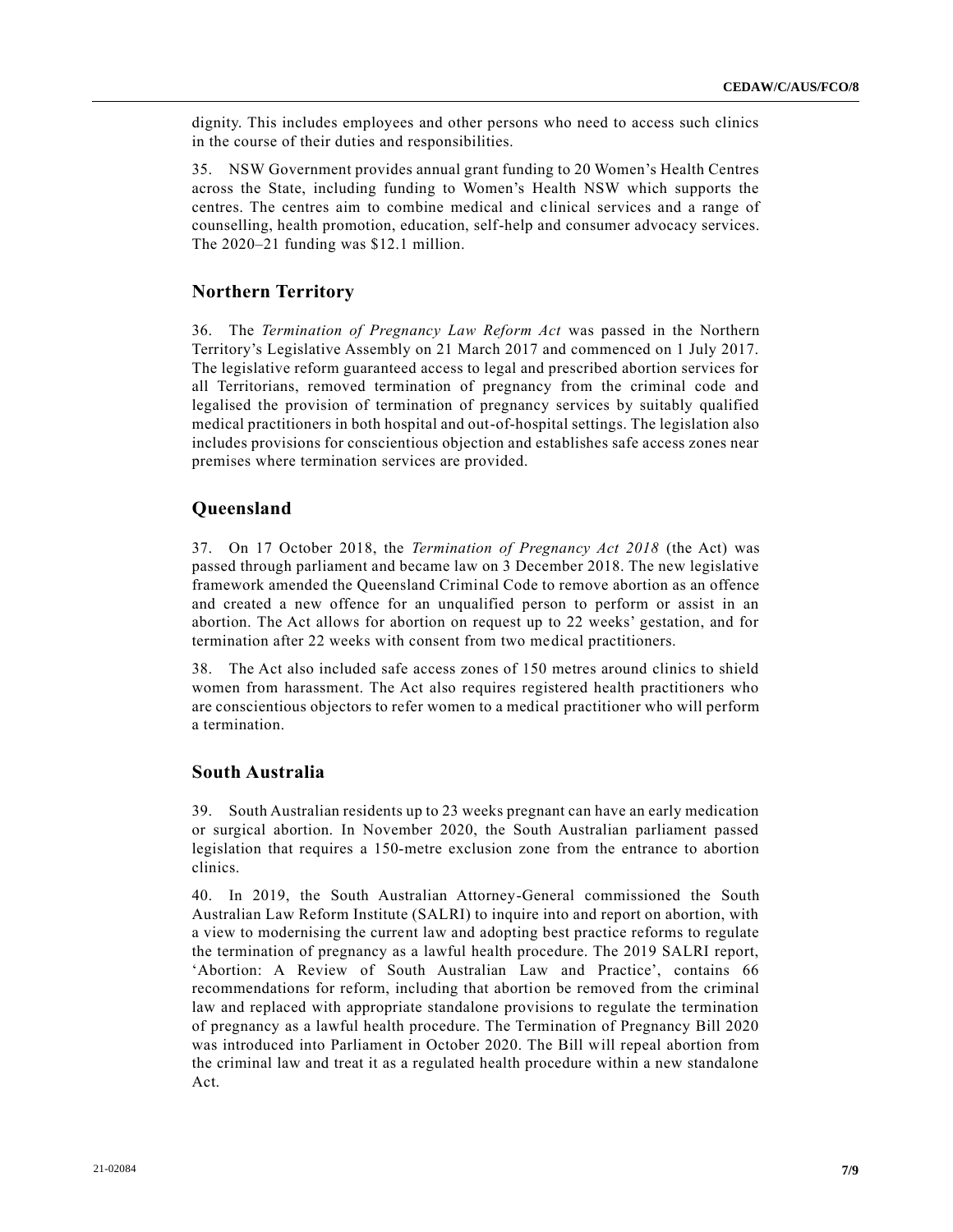# **Tasmania**

41. Abortion was decriminalised in Tasmania in November 2013. The *Reproductive Health (Access to Terminations) Act 2013* (the Act) was introduced to regulate abortions in Tasmania. Abortion is lawful on request up to 16 weeks gestation, and beyond that period with the agreement of two doctors.

42. Under the Act if a person seeks a termination or advice on pregnancy options from a medical practitioner who has a conscientious objection to terminations, the practitioner must provide the woman with a list of the prescribed health services from which she can seek advice, information or counselling on the full range of pregnancy options. This aims to ensure access to these services regardless of an individual medical practitioner's views.

43. The Act also establishes 150-metre access zones around premises where termination services are provided. Under the Act, it is illegal for anyone to undertake behaviour that is besetting, harassing, intimidating, threatening, hindering, obstructing or impeding a person, or to protest in relation to terminations within an access zone. Significant penalties apply if people engage in prohibited behavio ur, including fines of up to AUD \$12,900 and/or up to 12 months imprisonment.

# **Victoria**

44. In Victoria, a woman can access abortion up to a gestational limit of 24 weeks, in accordance with the *Abortion Law Reform Act 2008*. Beyond 24 weeks, a medical practitioner can provide an abortion if another medical practitioner agrees that an abortion is appropriate in all the circumstances.

45. The *Public Health and Wellbeing Amendment (Safe Access Zones) Act 2015* ensures that women and staff entering or leaving premises performing abortions can do so safely and privately, without fear or harassment.

46. Introduction of the *Abortion Law Reform Act* has strengthened the referral pathways across Victoria's network of general practitioners and community-based family planning hubs to enable and improve women's access to the reproductive health services they need, earlier and closer to home.

# **Western Australia**

47. In Western Australia (WA), provisions relating to abortion are contained in the *Criminal Code Compilation Act 1913 (WA)* and the *Health (Miscellaneous Provisions) Act 1911*. In 1998, the Criminal Code Compilation Act 1913 was amended to specify that it is unlawful to perform an abortion unless the abortion is performed by a medical practitioner in good faith, with reasonable care and skill, and justified under section 334 of the *Health (Miscellaneous Provisions) Act 1911*.

48. Under the *Health (Miscellaneous Provisions) Act 1911*, abortion is available on request up to less than 20 weeks of pregnancy and with informed consent. Additional restrictions apply to 'a woman who is a dependant minor'. If aged under 16 years and financially supported by a parent or guardian, for an abortion to proceed the parent or guardian of the pregnant girl must be informed or the girl may apply to the Children's Court for an order that it is not suitable to involve her parent or guardian. Abortion services may be offered by public hospitals, private hospitals, clinics and general practitioners.